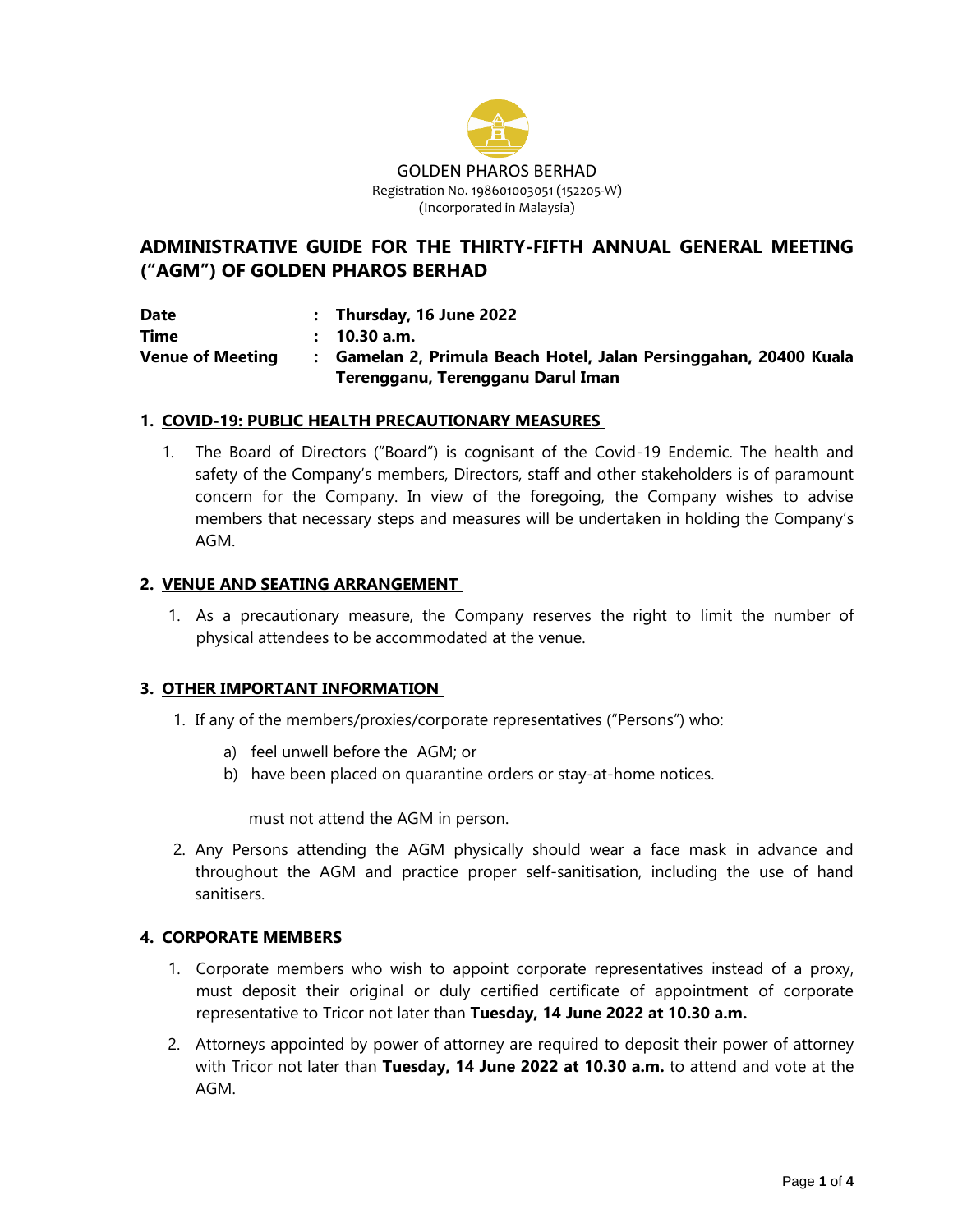### **5. GENERAL MEETING RECORD OF DEPOSITORS ("ROD")**

1. Only a depositor whose name appears on the ROD as at **9 June 2022** shall be entitled to attend, speak and vote at the AGM or appoint proxies to attend and/or vote on his/her behalf.

### **6. PROXY**

- 1. You may also submit the Proxy Form electronically via **TIIH Online** website at https://tiih.online no later than **Tuesday, 14 June 2022 at 10.30 a.m.**
- 2. Alternatively, submit your Proxy Form to Tricor by fax at 03-2783 9222 or e-mail to [is.enquiry@my.tricorglobal.com.](mailto:is.enquiry@my.tricorglobal.com) However, please ensure that the **Original Proxy Form** is deposited at Tricor's office at Unit G-3, Ground Floor, Vertical Podium, Avenue 3, Bangsar South, No. 8, Jalan Kerinchi, 59200 Kuala Lumpur, not less than forty-eight (48) hours before the time appointed for holding the AGM or any adjournment thereof, otherwise the Proxy Form shall not be treated as valid.

### **7. ELECTRONIC LODGEMENT OF PROXY FORM**

1. The procedures to lodge your proxy form electronically via Tricor's **TIIH Online** website are summarised below:

|                                 | <b>Procedure</b>                            | <b>Action</b>                                                                                                                                                                                                                                                                         |  |  |  |
|---------------------------------|---------------------------------------------|---------------------------------------------------------------------------------------------------------------------------------------------------------------------------------------------------------------------------------------------------------------------------------------|--|--|--|
| 1. Steps for Individual Members |                                             |                                                                                                                                                                                                                                                                                       |  |  |  |
| (a)                             | Register as a User<br>with TIIH Online      | Please access the website at https://tiih.online. Register as<br>$\bullet$<br>a user under the "e-Services". Select the "Sign Up"<br>button and followed by "Create Account by individual<br>Holder". Please do refer to the tutorial guide posted on<br>the homepage for assistance. |  |  |  |
|                                 |                                             | If you are already a user with TIIH Online, you are not<br>required to register again.                                                                                                                                                                                                |  |  |  |
| (b)                             | Proceed with<br>submission of Proxy<br>Form | After the release of the Notice of Meeting by the<br>$\bullet$<br>Company, login with your user name (i.e. email address)<br>and password.                                                                                                                                            |  |  |  |
|                                 |                                             | Select the corporate event: "GOLDEN PHAROS BERHAD<br>35th AGM - Submission of Proxy Form".                                                                                                                                                                                            |  |  |  |
|                                 |                                             | Read and agree to the Terms & Conditions and confirm<br>the Declaration.                                                                                                                                                                                                              |  |  |  |
|                                 |                                             | Insert your CDS account number and indicate the number<br>of shares for your proxy(s) to vote on your behalf.                                                                                                                                                                         |  |  |  |
|                                 |                                             | Appoint your proxy(s) and insert the required details of<br>your proxy(s) or appoint Chairman as your proxy.                                                                                                                                                                          |  |  |  |
|                                 |                                             | Indicate your voting instructions - FOR or AGAINST,<br>otherwise your proxy will decide your vote.                                                                                                                                                                                    |  |  |  |
|                                 |                                             | Review and confirm your proxy(s) appointment.                                                                                                                                                                                                                                         |  |  |  |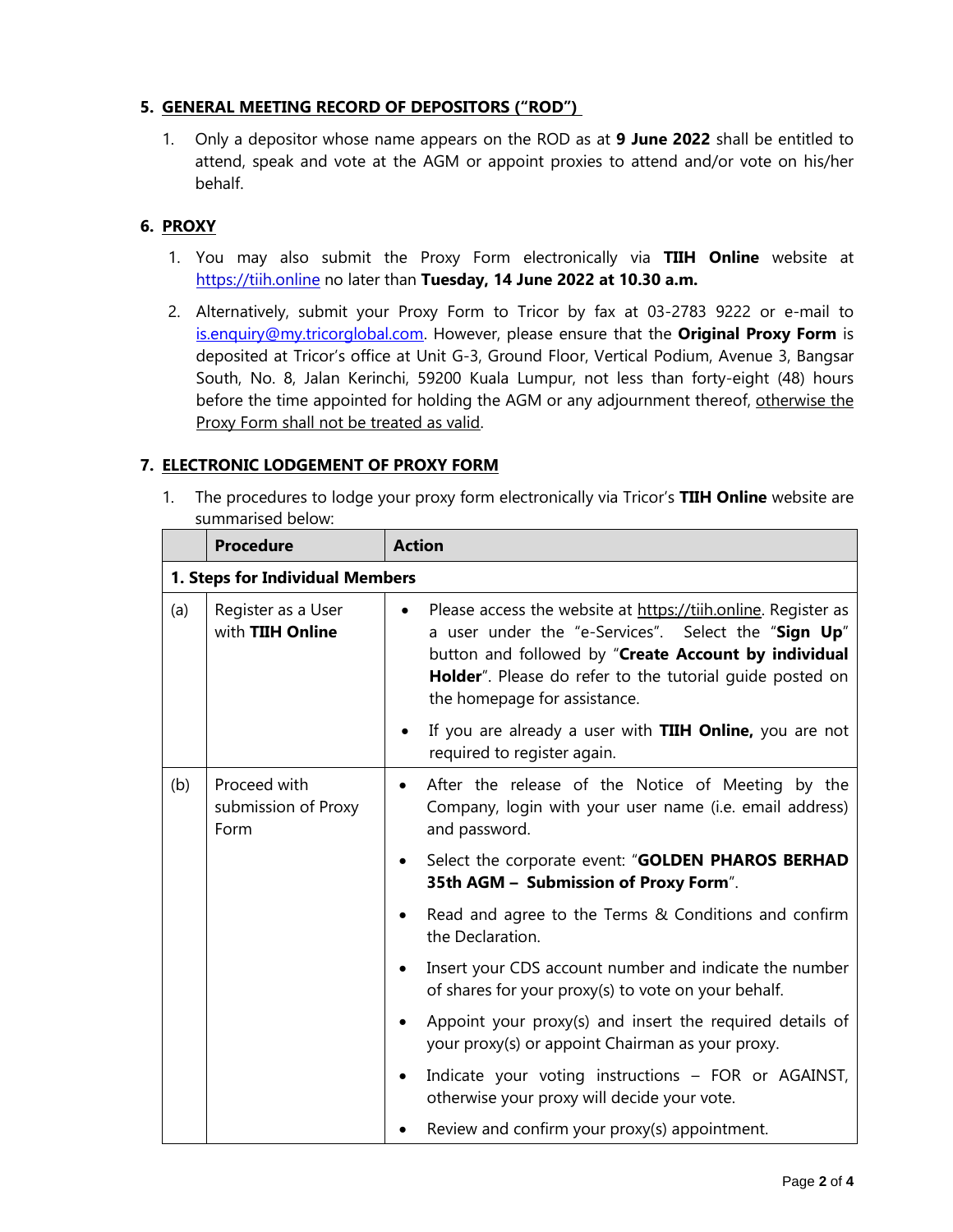|                                                   |                                                   | Print Proxy Form for your record.                                                                                                                                                                                                                                                                                  |  |  |  |  |  |
|---------------------------------------------------|---------------------------------------------------|--------------------------------------------------------------------------------------------------------------------------------------------------------------------------------------------------------------------------------------------------------------------------------------------------------------------|--|--|--|--|--|
| 2. Steps for Corporation or Institutional Members |                                                   |                                                                                                                                                                                                                                                                                                                    |  |  |  |  |  |
| (c)                                               | Register as a User<br>with TIIH Online<br>website | Access TIIH Online website at https://tiih.online                                                                                                                                                                                                                                                                  |  |  |  |  |  |
|                                                   |                                                   | Under e-Services,<br>the<br>authorised<br>nominated<br>or<br>representative of the corporation or institutional member<br>selects "Create Account by Representative of Corporate<br>Holder".                                                                                                                       |  |  |  |  |  |
|                                                   |                                                   | Complete the registration form and upload the required<br>documents.                                                                                                                                                                                                                                               |  |  |  |  |  |
|                                                   |                                                   | Registration will be verified, and you will be notified by e-<br>mail within one (1) to two (2) working days.                                                                                                                                                                                                      |  |  |  |  |  |
|                                                   |                                                   | Proceed to activate your account with the temporary<br>password given in the e-mail and re-set your own<br>password.                                                                                                                                                                                               |  |  |  |  |  |
|                                                   |                                                   | Note: The representative of a corporation or institutional<br>member must register as a user in accordance with the above<br>steps before he/she can subscribe to this corporate member<br>electronic proxy submission. Please contact our Share<br>Registrar if you need clarifications on the user registration. |  |  |  |  |  |
| (d)                                               | Proceed with<br>submission of Proxy<br>Form       | Login to TIIH Online website at https://tiih.online.                                                                                                                                                                                                                                                               |  |  |  |  |  |
|                                                   |                                                   | Select the corporate exercise name: "GOLDEN PHAROS<br><b>BERHAD 35th AGM - Submission of Proxy Form".</b>                                                                                                                                                                                                          |  |  |  |  |  |
|                                                   |                                                   | Agree to the Terms & Conditions and Declaration.                                                                                                                                                                                                                                                                   |  |  |  |  |  |
|                                                   |                                                   | Proceed to download the file format for "Submission of<br>Proxy Form" in accordance with the Guidance Note set<br>therein.                                                                                                                                                                                         |  |  |  |  |  |
|                                                   |                                                   | Prepare the file for the appointment of proxies by<br>inserting the required data.                                                                                                                                                                                                                                 |  |  |  |  |  |
|                                                   |                                                   | Proceed to upload the duly completed proxy appointment<br>file.                                                                                                                                                                                                                                                    |  |  |  |  |  |
|                                                   |                                                   | Select "Submit" to complete your submission.                                                                                                                                                                                                                                                                       |  |  |  |  |  |
|                                                   |                                                   | Print the confirmation report of your submission for your<br>record.                                                                                                                                                                                                                                               |  |  |  |  |  |

### **8. POLL VOTING**

1. The Voting at the AGM will be conducted by poll in accordance with Paragraph 8.29A of Bursa Malaysia Securities Berhad Main Market Listing Requirements. The Company has appointed Tricor Investor & Issuing House Services Sdn. Bhd. as Poll Administrator to conduct the poll by way of electronic voting and Coopers Professional Scrutineers Sdn Bhd's Scrutineers to verify the poll results.